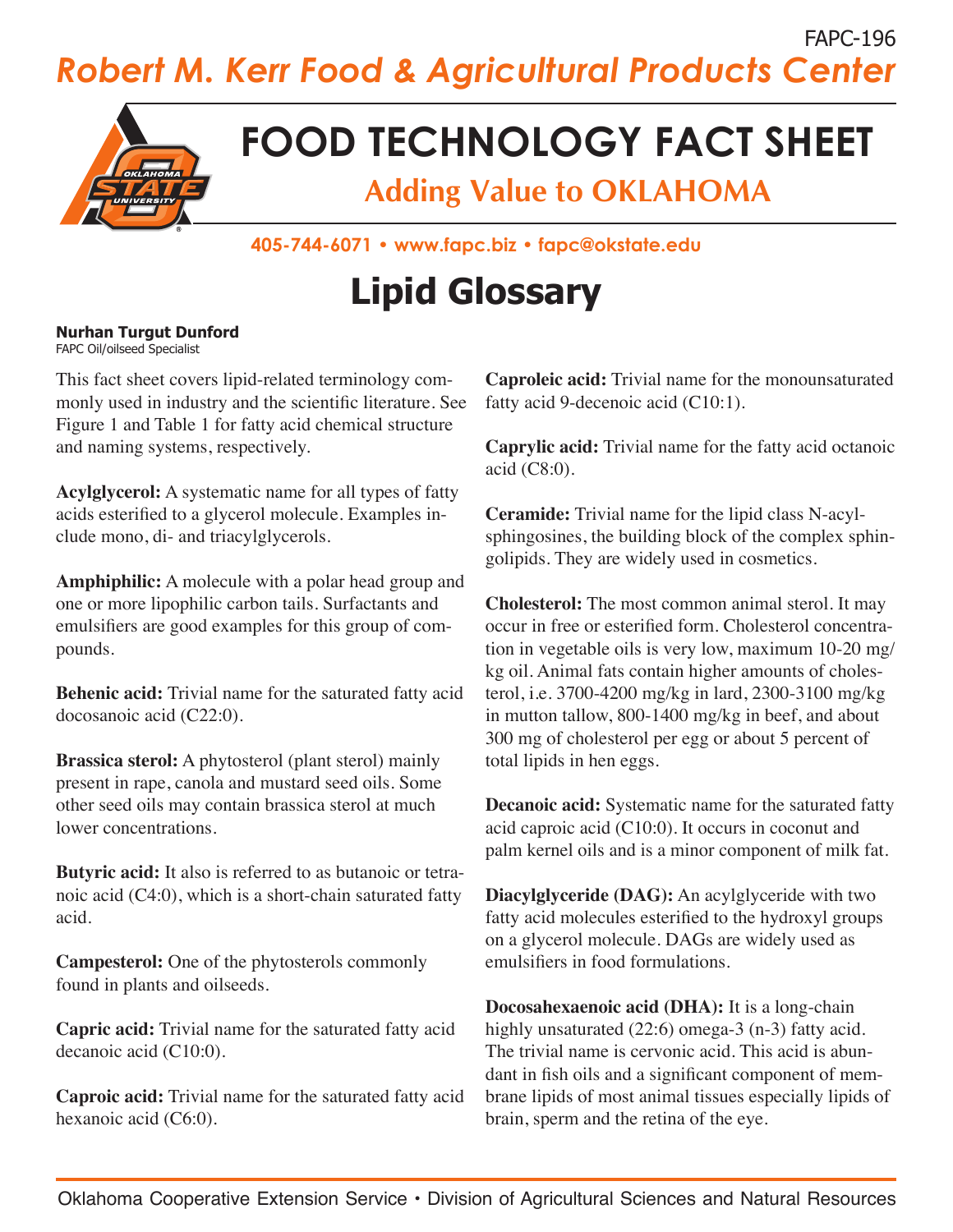**Docosanoic acid:** A saturated (C22:0) fatty acid. Its trivial name is behenic acid.

**Dodecanoic acid:** A major saturated fatty acid (C12:0) in lauric oils and oils of the Cuphea family. The trivial name is lauric acid.

**Eicosanoic acid:** A saturated (C20:0) fatty acid. The trivial name is arachidic acid.

**Eicosapentaenoic acid (EPA):** A highly unsaturated long-chain n–3 fatty acid (20:5). This acid is present in most fish and algal oils.

**Eicosatetraenoic acid:** There are several isomers of this long-chain unsaturated fatty acid (C20:4). The n-6 all *cis* isomer (5*cis*, 8*cis*, 11*cis*, 14*cis*) of this fatty acid is known as arachidonic acid. It is present in fish oil in minor amounts, mostly associated with animal phospholipids and also present in some ferns. It is commercially produced from liver or egg lipids and by fermentation.

**Eicosenoic acid:** It is a long-chain monounsaturated fatty acid (C20:1). The trivial names for 9*cis* and 11*cis*  isomers are gadoleic and gondoic acid, respectively.

**Elaidic acid:** The *trans* isomer of oleic acid (C18:1) and trivial name for 9*trans*, octadecenoic acid.

**Elaido acids:** The term elaido often is used to distinguish *trans* isomers from the *cis* forms, i.e. linelaidic (9*trans*, 12*trans* octadecadienoic acid) and linolenelaidic (9*trans*, 12*trans*, 15*trans*, octadecatrienoic acid).

**Epoxy acids:** These fatty acids are produced by epoxidation of olefinic acids. Vernonia galamensis and Euphorbia lagascae seeds are rich in vernolic acid, which is an epoxy fatty acid.

**Erucic acid:** Trivial name for the monounsaturated fatty acid docosenoic acid (C22:1, 13*cis*). It is present in seed oils of the *Cruciferae* family such as rape, mustard and crambe. Modern varieties of rapeseed oils have been bred to contain less than 2 percent erucic acid, down from 30-50 percent because of the adverse health effects of this fatty acid. Oils with high erucic acid content are used in oleochemical industry.

**Essential fatty acids:** Polyunsaturated acids (linoleic and linolenic acids), which are essential for life and good health. They cannot be biosynthesized by animals and humans, so they must be obtained through diet.

**FAME:** Abbreviation for methyl esters of fatty acids that are mostly used for gas chromatography.

**Fats:** Fats are a subgroup of lipids and comprised of mostly triacylglycerides. They are the bulk storage lipids produced by animals and microorganisms. They are solid or semisolid at room temperature.

**Fatty Acids:** Fatty acids are saturated or unsaturated carboxylic acids with a long straight and unbranched carbon chain (Figure 1). Fatty acids are the major components of most lipids. They may occur in free or esterified (attached to another molecule through an oxygen bond) forms. The majority of the fatty acids in oils and fats are esterified to glycerol molecules forming triacylglycerides, diacylglycerides, monoacylglyceride and phospholipids. Table 1 summarizes fatty acid naming systems.

**Figure 1:** Chemical structure of a fatty acid molecule

**...................**  $\mathbf 0$ . . . . . . . . . . . . . . . . . OΗ ω  $\frac{1}{\omega-3}$ γβα

There are different fatty acid naming systems. Trivial names contain no clues to the structures; one must learn the name and associate it with a separately learned structure. The names typically derive from a common source of the compound or the source from which it was first isolated. For example, palmitic acid is found in palm oil, oleic acid is a major constituent of olive oil (oleum) and stearic (from the Greek word meaning solid) acid is solid at room temperature. Spiders (arachnids) contain arachidonic acid.

The carboxyl reference system or numeric abbreviation indicates the number of carbons, the number of double bonds and the positions of the double bonds, counting from the carboxyl carbon, which is num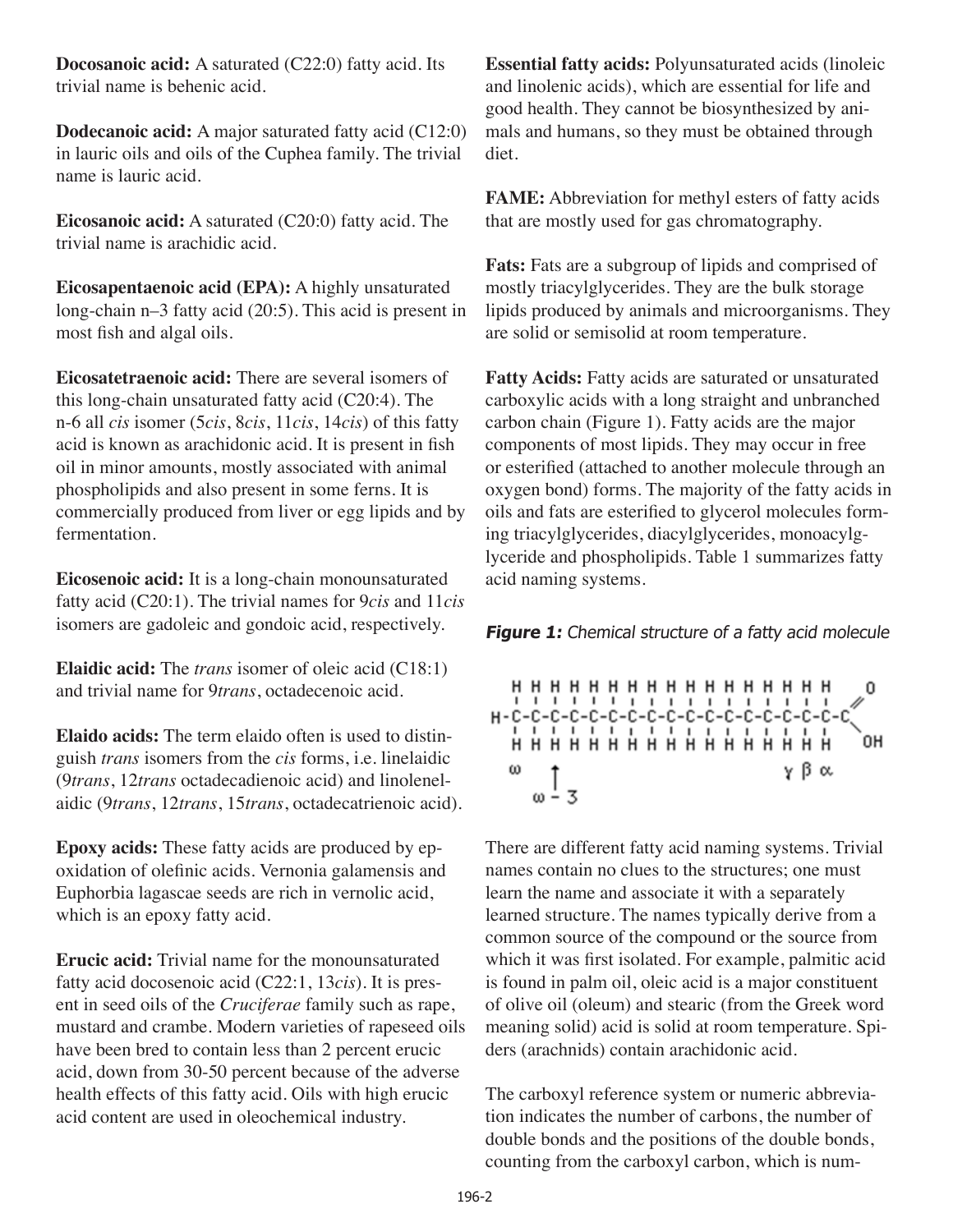bered as one. The fatty acid naming convention developed by the International Union of Chemistry (IUC) is based on Latin names for the carbon chain length and saturation or unsaturation (double bonds) on the molecule. Carboxyl reference differs from the IUC nomenclature in that it uses a number to denote chain length instead of a name derived from Greek (e.g., hexadecanoic acid for 16:0 or palmitic acid). In the IUC system, the carboxyl carbon is denoted by the number one (Figure 1), and positions in the chain are denoted with reference to it. For example a double bond is said to be at the ninth carbon if it originates at the ninth carbon and extends to the next (10th) carbon in the chain. The position is denoted by " $\Delta$ " (see Table 1).

The omega  $(\omega \text{ or } n)$  reference system indicates the number of carbons, the number of double bonds and the position of the double bond closest to the omega carbon, counting from the omega carbon (which is numbered one for this purpose) (Figure 1). This system is useful in physiological considerations because of the important physiological differences between omega-3 and omega-6 fatty acids in the human body.

**Free fatty acids (FFA):** These are the fatty acids in unbound form (not esterified). Crude oils and fats contain FFA, which may be removed by processing, chemical neutralization or physical refining (see Fact Sheet FAPC-160). FFA have important physiological functions in animal and plant tissues but not desirable in edible oils because they lower the oxidative stability and quality of the oils.

**Gadelaidic acid:** Trivial name for the monounsaturated fatty acid 9*trans* eicosenoic acid (20:1).

**Gadoleic acid:** Trivial name for the monounsaturated fatty acid 9*cis* eicosenoic acid (20:1) present in fish oil.

**Gaidic acid:** Trivial name for the monounsaturated fatty acid 2-hexadecenoic acid (16:1).

**Galactolipids:** The lipids that contain one or more galactose units. Examples include mono and digalactosyldiacylglycerols, glycosylceramide and galactosylglycerides.

**Galactosylceramide:** It is a galactolipid, also referred to as glycosylceramide.

**Galactosylglycerides:** Diacylglycerols with one to four (commonly one or two) galactose units attached to the sn-3 position of a triacylyglyceride (see Figure 2 for sn-3 position description) molecule by glycosidic bonds. They are common membrane lipid components of plants (chloroplasts).

**Gamma linolenic acid (GLA):** Common name for the polyunsaturated fatty acid octadecatrienoic acid (C18:3), γ-linolenic acid.

**Glucosinolates:** Sulphur containing compounds present in rape seed. They have been reduced to less than 30 mg/kg seed in canola and the double-zero varieties through biotechnology.

| Table 1: Fatty Acid Naming Systems |                                                              |                                                                                                                                                               |                                    |
|------------------------------------|--------------------------------------------------------------|---------------------------------------------------------------------------------------------------------------------------------------------------------------|------------------------------------|
| <b>Common Name</b>                 | <b>International Union of</b><br><b>Chemistry (IUC) Name</b> | <b>Numeric Abbreviation</b><br>(Number of carbon atoms: number of double bonds followed by<br>the position of the double bond on the fatty acid carbon chain) |                                    |
|                                    |                                                              | Delta $(\Delta)^*$                                                                                                                                            | Omega ( $\omega$ or n) convention* |
| palmitic acid                      | hexadecanoic acid                                            | 16:0                                                                                                                                                          | 16:0                               |
| stearic acid                       | octadecanoic acid                                            | 18:0                                                                                                                                                          | 18:0                               |
| oleic acid                         | 9-octadecanoic acid                                          | 18:1 $\Delta^9$                                                                                                                                               | 18:1 (ω-9)                         |
| linoleic acid                      | 9, 12-octadecenoic acid                                      | 18:2 $\Delta^{9, 12}$                                                                                                                                         | 18:2 (ω-6)                         |
| linolenic acid                     | 9, 12, 15-octadecenoic acid                                  | $18:3 \Delta^{9, 12, 15}$                                                                                                                                     | 18:3 (ω-3)                         |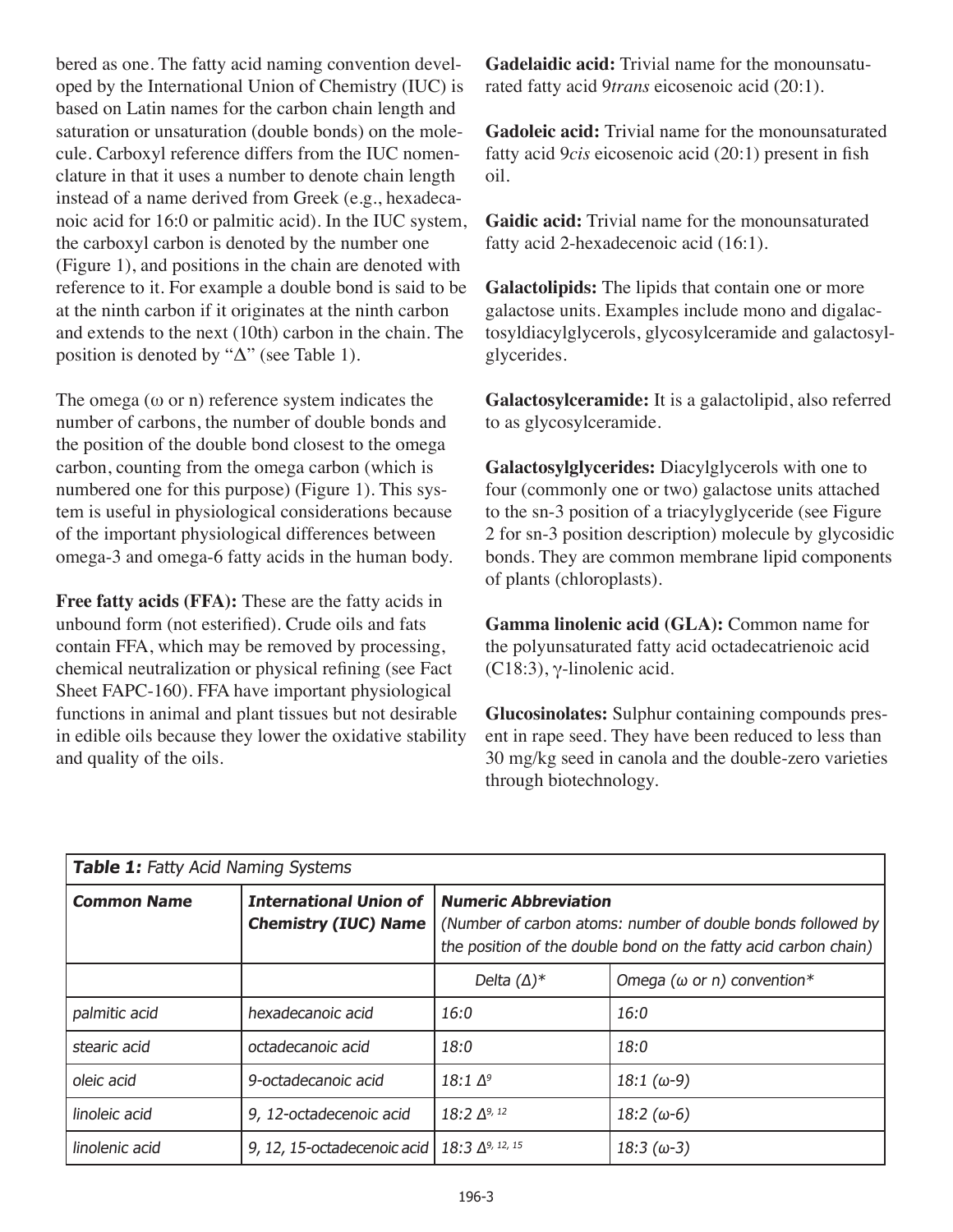**Glycerol:** Trivial name for 1,2,3-trihydroxypropane. The most common natural carrier for acyl groups and the basis of many lipid classes such as triacylglycerols and glycerophospholipids.

**Glycerophospholipids:** These are lipids containing a phosphate ester at the sn-3 position and acyl groups in the sn-1 and sn-2 positions of a glycerol molecule (see Figure 2 for sn position numbering). The main classes are phosphatidylcholine, phosphatidylethanolamine, phosphatidylglycerol, phosphatidylinositol, phosphatidylserine and diphosphatidylglycerol.

**Glycolipids:** General name for all lipids linked to any type of carbohydrate moiety. The main plant glycolipids are mono and digalactosyldiacylglycerols. Sterol glycosides and cerebrosides also are present in lesser amounts. Glycosphingolipids such as gangliosides and cerebrosides are mainly present in animals.

**Gondoic acid:** Trivial name for the monounsaturated fatty acid eicosenoic acids (C20:1).

**Gossypol:** A complex phenolic compound occurring in crude cottonseed oil and removed during the refining process.

**Heptadecanoic acid:** Trivial names for this saturated fatty acid, heptadecanoic acid (C17:0), are daturic and margaric acid. This fatty acid is present in many animal, especially in ruminants and in some vegetable oils in very low amounts.

**Hexacosanoic acid:** The trivial name for this saturated fatty acid, hexacosanoic acid (C26:0), is cerotic acid.

**Hexadecanoic acid:** The trivial name for hexadecanoic acid (C16:0) is palmitic acid, which is a saturated fatty acid. It is the most common of all saturated fatty acids. It is present in virtually all animal and vegetable fats, especially in palm oil (about 40 percent) and cottonseed oil (about 25 percent). In vegetable oils this acid occurs in the sn-1 and sn-3 positions and hardly at all in the sn-2 positions of a TAG molecule. Lard and most milk fats, including human milk fat, have unusually high levels of hexadecanoic acid in the sn-2 position.

**Hexadecenoic acids:** Palmitoleic and zoomaric acids are trivial names for 9*cis* hexadecenoic acid (C16:1),

which is a monounsaturated fatty acid. It is present in most fish oils (about 10 percent) and macadamia oil (about 20 percent).

**Hexanoic acid:** The trivial name for the saturated fatty acids hexanoic acid  $(C6:0)$  is caproic acid. It is present at low levels in lauric oils and milk fat.

**Hydroxy acids:** These fatty acids contain a hydroxyl group in their chemical structure. Ricinoleic acid is the best known member of this class. Others include aleuritic, cerebronic, coriolic, densipolic, dimorphecolic, kamlolenic and lesquerolic acid. ω-Hydroxy acids (C14-C22) occur in waxes.

**Interesterification:** It refers to the production of esters by interaction of two esters in the presence of an alkaline or enzymatic catalyst. Interesterification of oils and fats leads to randomization of the fatty acids on triacylglycerol molecules and produces oils or fats with different characteristics than the oils or fats used in the process.

**Kephalin:** It also is referred to as cephalin. Kephalin is the old term used for phosphatidylethanolamine.

**Lauric acid:** Trivial name for the saturated fatty acid dodecanoic acid (C12:0), found mainly in lauric oils such as coconut and palm kernel.

**Lecithin:** It refers to a crude mixture of phospholipids obtained from vegetable oils and egg yolk. Most lecithin is derived from soybean oil and is recovered during the degumming process. Typically, lecithin is a mixture of phospholipids (47 percent), triacylglycerols (36 percent), other lipids (11 percent), carbohydrates (5 percent) and water (1 percent). Phosphatidylcholine, phosphatidylethanolamine and phosphatidylinositide are the main phospholipids present in lecithin.

**Lesquerolic acid:** This is a hydroxy fatty acid (contains two hydroxyl group structure), one double bond and 20 carbons on the chemical structure. It is present in seed oils of the *Lesquerella* species.

**Lignoceric acid:** Trivial name for the saturated fatty acid tetracosanoic acid (C24:0). It occurs in some waxes and is a minor component of some seed oils.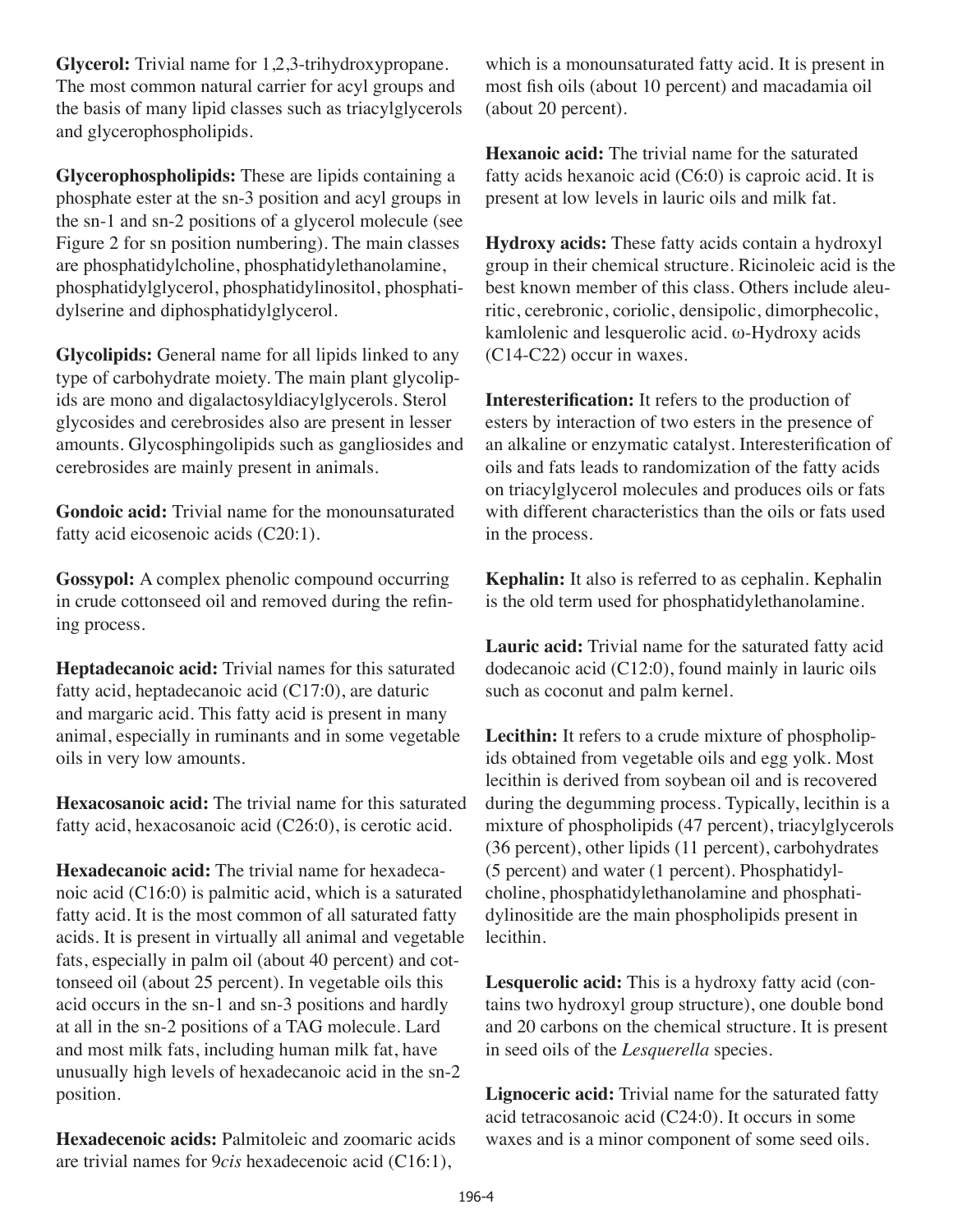**Linelaidic acid:** Trivial name for the polyunsaturated fatty acid 9*trans*, 12*trans*-octadecadienoic acid (C18:2). It rarely occurs in nature.

**Linoleic acid:** Trivial name for the polyunsaturated fatty acid 9*cis*, 12*cis* octadecadienoic acid (C18:2).

**Linolenic acid:** Trivial name for the polyunsaturated fatty acid octadecatrienoic acid (C18:3). It exists in two isomeric methylene-interrupted forms: α-linolenic acid (n–3) and  $\gamma$ -linolenic acid (n–6).

**Lysophospholipids:** Phospholipids containing only one acyl chain are referred to as lysophospholipids. Depending on the phosphate group attached to the molecule, they are further classified as lysophosphatidylcholine and lysophosphatidylethanolamine, etc.

**Margaric acid:** Trivial name for the saturated fatty acid heptadecanoic acid (C17:0).

**Medium-chain triacylglycerols:** Oils commercially prepared by esterification of glycerol with octanoic (C8) and decanoic (C10) acids obtained from coconut and palm kernel oils. These esters are easily digested and are used for nutritional and pharmaceutical purposes. They are liquids with high oxidative stability and also find use as food-grade lubricants.

**Miscella:** Mixture of hexane and crude oil produced during solvent extraction of vegetable oils.

**Micelle:** Small colloidal aggregate formed in water by soluble amphiphiles (surfactants).

**Monoacylglyceride (MAG):** An acylglyceride with only one fatty acid molecule esterified to one of the hydroxyl groups on a glycerol molecule. MAGs are used as emulsifiers in bakery products, beverages, ice cream, chewing gum, shortening, whipped toppings, margarine and confections. They can be produced from TAG or DAG through chemical or enzymatic processes.

**Myristic acid:** Trivial name for the saturated fatty acid tetradecanoic acid (C14:0). This acid is present in coconut oil and palm kernel oil in significant amounts, 15-20 percent of the total fatty acids and is a minor component of most animal fats and fish oils.

**Nervonic acid:** Trivial name for the monounsaturated fatty acid 15*cis* tetracosenoic acid (C24:1).

**Neutral lipids:** These are non-polar lipids in contrast to polar lipids. Triacylglycerols, sterols, and sterol esters are some of the examples of neutral lipids.

**Octadecadienoic acids:** The most important octadecadienoic acid (C18:2) is linoleic acid (9*cis* 12*cis* isomer), which is present in virtually all seed oils. It is the first member of the n-6 family of polyene acids and is an important essential fatty acid.

**Octadecanoic acid:** It is the saturated fatty acid (C18:0) that is commonly known as stearic acid. This is the second most common saturated acid after hexadecanoic (palmitic) acid. It is a minor component of most vegetable oils but is present in larger amounts in cocoa butter (30-36 percent) and in ruminant fats (5- 40 percent).

**Octadecatetraenoic acid:** It is a highly unsaturated fatty acid (C18:4). The 6*cis*, 9*cis*, 12*cis*, 15*cis* isomer is known as Stearidonic acid and a member of the n-3 family. The 4*cis*, 8*cis*, 12*cis*, 15*cis* isomer is referred to as moroctic or morotic acid.

**Octadecatrienoic acids:** The most common and important octadecatrienoic acid (C18:3) is α-linolenic acid (9*cis*, 12*cis*, 15*cis* isomer). This is a major component in drying oils such as linseed oil, 50-60 percent of the total fatty acids. It is a member of the n–3 family and is an essential fatty acid. The 5*cis*, 9*cis*, 12*cis* isomer is known as pinolenic acid and present in tall oil and in seed oils of many conifer species.

**Octadecenoic acids:** The general name for any C18:1 acid including oleic, elaidic, vaccenic, petroselinic and petroselaidic.

**Octanoic acid:** It is an 8-carbon saturated fatty acid (C8:0) also known as caprylic acid. A medium-chain fatty acid occurring in the lauric oils and in Cuphea seed oils.

**Oil:** Oils are a subgroup of lipids and comprised of mostly triacylglycerides. They are liquid at room temperature and mainly originate from plants.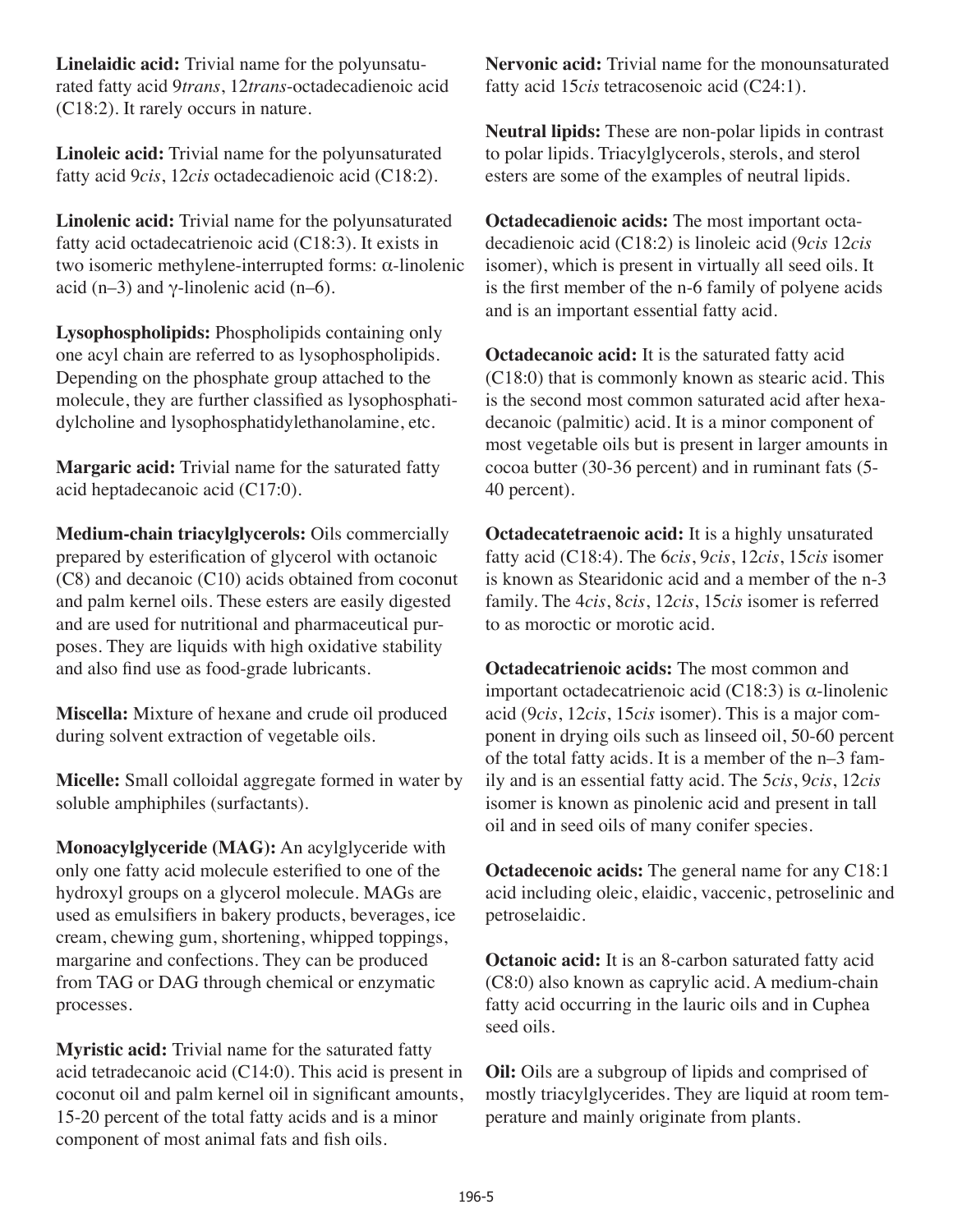**Oil bodies:** Also referred to as oleosomes, oleosins or lipid bodies, they are cellular organelles in oil seed cells and contain mainly triacylglycerols.

**Oleic acid:** Trivial name for 9*cis* isomer of octadecenoic acid (C18:1), which is a monounsaturated fatty acid.

**Olein:** Liquid fraction produced by fractionation of oils or fats. It is most commonly produced from palm oil.

**Oleochemicals:** These are the compounds produced from natural oils and fats and include fatty acids, alcohols, methyl or other esters, amides and amines, dimer acids and dibasic acids, and are the basis of surfactants and other compounds.

**Omega-3 Fatty Acids:** They are abbreviated as n-3 or ω-3 (omega-3) acids. In general these polyunsaturated fatty acids have three or more *cis* unsaturated bonds separated from each other by one methylene group and having the first unsaturated on the third carbon from the methyl end of the molecule (Figure 1).  $\alpha$ -Linolenic acid, eicosapentaenoic acid (EPA) and docosahexaenoic acid (DHA) are some examples for omega-3 fatty acids (see Fact Sheet FAPC-135).

**Omega-6 Fatty Acids:** They are abbreviated as n-6 or ω-6 (omega-6) acids. A family of polyunsaturated fatty acids with two or more *cis* unsaturated bonds separated from each other by one methylene group and having the first unsaturated bond on the sixth carbon from the methyl end of the molecule. Arachidonic acid (eicosatetraenoic acid) is an example for an omega-6 fatty acid.

**Omega-9 Fatty Acids:** They are abbreviated as n-9 or ω-9 (omega-9) acids. A family of polyunsaturated fatty acids with two or more *cis* unsaturated bonds separated from each other by one methylene group and having the first unsaturated bond on the ninth carbon from the methyl end of the molecule. Gondoic (20:1), erucic (22:1), nervonic (24:1), ximenic (26:1), octacosenoic (28:1) and lumequic acids (30:1) are some of the examples of omega-9 fatty acids.

**Palm fatty acid distillate:** It is a byproduct of the physical refining of palm oil rich in free acids. Their calcium salts are used in animal feed formulations.

**Palmitelaidic acid:** Trivial name for the 9*trans* isomer of hexadecenoic acid (C16:1).

**Palmitic acid:** Trivial name for the saturated fatty acid hexadecanoic acid (C16:0).

**Palmitoleic acid:** The 9*cis* isomer of hexadecenoic acid (C16:1), also known as zoomaric acid.

**Palm mid fraction:** It is produced by fractionation of palm oil. This product is commonly used as a cocoa butter equivalent.

**Palm olein:** It is produced by fractionation of palm oil and liquid at room temperature. It is used as a stable frying oil.

**Palm stearin:** Solid fraction obtained by fractionating palm oil. It is used as a hard fat in margarine stock or as an alternative to tallow in the oleochemical industry.

**Phospholipid:** Phospholipids are esters of glycerol containing two fatty acids and a phosphatidic acid moiety on the sn-3 position (see Figure 2).

**Phytosterols:** Phytosterols are plant-derived sterols. The most important phytosterols in soybean are campesterol, stigmasterol and sitosterol.

**Polar lipids:** Lipids with polar groups as the head group, e.g. phospholipids and glycolipids.

**PUFA:** Polyunsaturated fatty acids that have two or more double bonds on the carbon chain.

**Reversed micelles:** They are also called microemulsions; water aggregates in an oil phase.

**Rhamnolipids:** Glycolipids containing the sugar rhamnose and 3-hydroxy carboxylic acids.

**Saponification:** Alkaline hydrolysis of oils and fats yielding glycerol and sodium or potassium salts of the long-chain acids.

**Saturated acids:** Fatty acids without carbon-carbon bond unsaturation (no double bond on the carbon chain). Examples include lauric (12:0), myristic  $(14:0)$ , palmitic  $(16:0)$  and stearic  $(18:0)$  acids.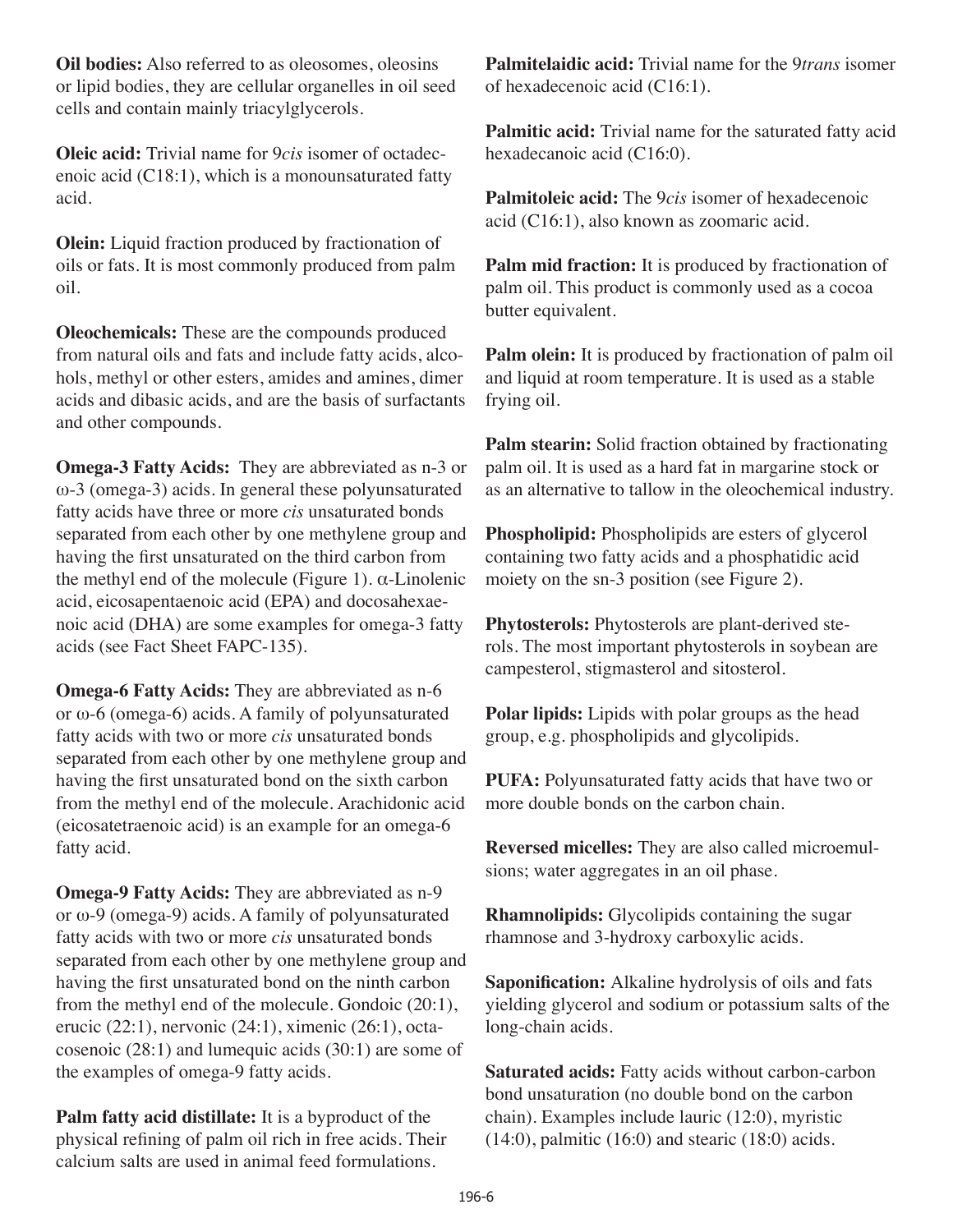**Shortening:** The common name for solid fat used in baking and cooking.

**Specialty oils:** Oils that produced in relatively small quantities for their distinctive properties such as flavor and health benefits.

**Stearic acid:** Trivial name for the saturated fatty acid octadecanoic acid (18:0).

**Stearidonic acid:** Trivial name for the polyunsaturated fatty acid 6*cis*, 9*cis*, 12*cis*, 15*cis*-octadecatetraenoic acid (C18:4).

**Stearin:** Less-soluble higher-melting fraction of oils and fats that has a higher content of saturated fatty acids.

**Structured fats:** Produced to have a particular property such as lower energy value, a specific melting behavior or nutritional property.

**Surfactants:** Surface-active compounds that contain lipophilic (hydrophobic) and hydrophilic (lipophobic) sections within the molecules. They are used as detergents, emulsifiers, flotation agents, etc.

**Tallow:** Animal edible tallow, normally obtained from beef but also from sheep and goats.

**Tetracosenoic acid:** Monounsaturated fatty acid that also is called nervonic or selacholeic acid (24:1, 15*cis*).

**Tetradecanoic acid:** Saturated fatty acid that also is called myristic (C14:0).

**Tetradecenoic acid:** Medium-chain monounsaturated fatty acid that also is called myristoleic acid (C14:1, 9*cis*-tetradecenoic acid).

*Trans* **fatty acids:** These fatty acids have *trans* (E) unsaturated centers, in contrast to the *cis* (Z) configuration in most natural acids. *Trans* fatty acids in edible oils mainly produced during the partial hydrogenation of vegetable or fish oils. They are present in very small amounts in seed oils. Fats from ruminal animals contain small amount of *trans* fat as well (see Fact Sheets FAPC-133 and FAPC-134).

**Transesterification:** A technique that produces esters from other esters by acid, base or enzymatic catalysis. Newly formed ester have different properties than the starting material. This technique is used for modification of fats and oils and production of biodiesel.

**Triacylglyceride (TAG):** A TAG is an ester derived from a glycerol and three fatty acid molecules. They are the main constituents of fats and oils and principal lipids in the blood. A schematic of a TGA molecule is shown in Figure 2. TAG is a neutral molecule (no electric charge on the molecule). It is the main storage form of lipids in animals and plants.

**Unsaturated fatty acids:** Fatty acids with one or more unsaturated centers, or carbon-carbon double bonds.

**Vaccenic acid:** Trivial name for the monounsaturated fatty acid (C18:1) 11-octadecenoic acid (usually the *trans* isomer).

**Valeric acid:** Trivial name for the short chain saturated fatty acid pentanoic acid (C5:0).

**Waxes:** Water-resistant materials made up of hydrocarbons, long-chain acids and alcohols, wax esters and other long-chain compounds. Examples include both animal [beeswax, wool wax (lanolin), sperm whale wax] and plant (candelilla, carnauba, rice-bran, sugar cane and jojoba) based waxes.

**Figure 2:** Schematic of a triacylglyceride molecule structure. R1, R2, and R3 indicating the fatty acid and the sn-1, -2 and -3 positions